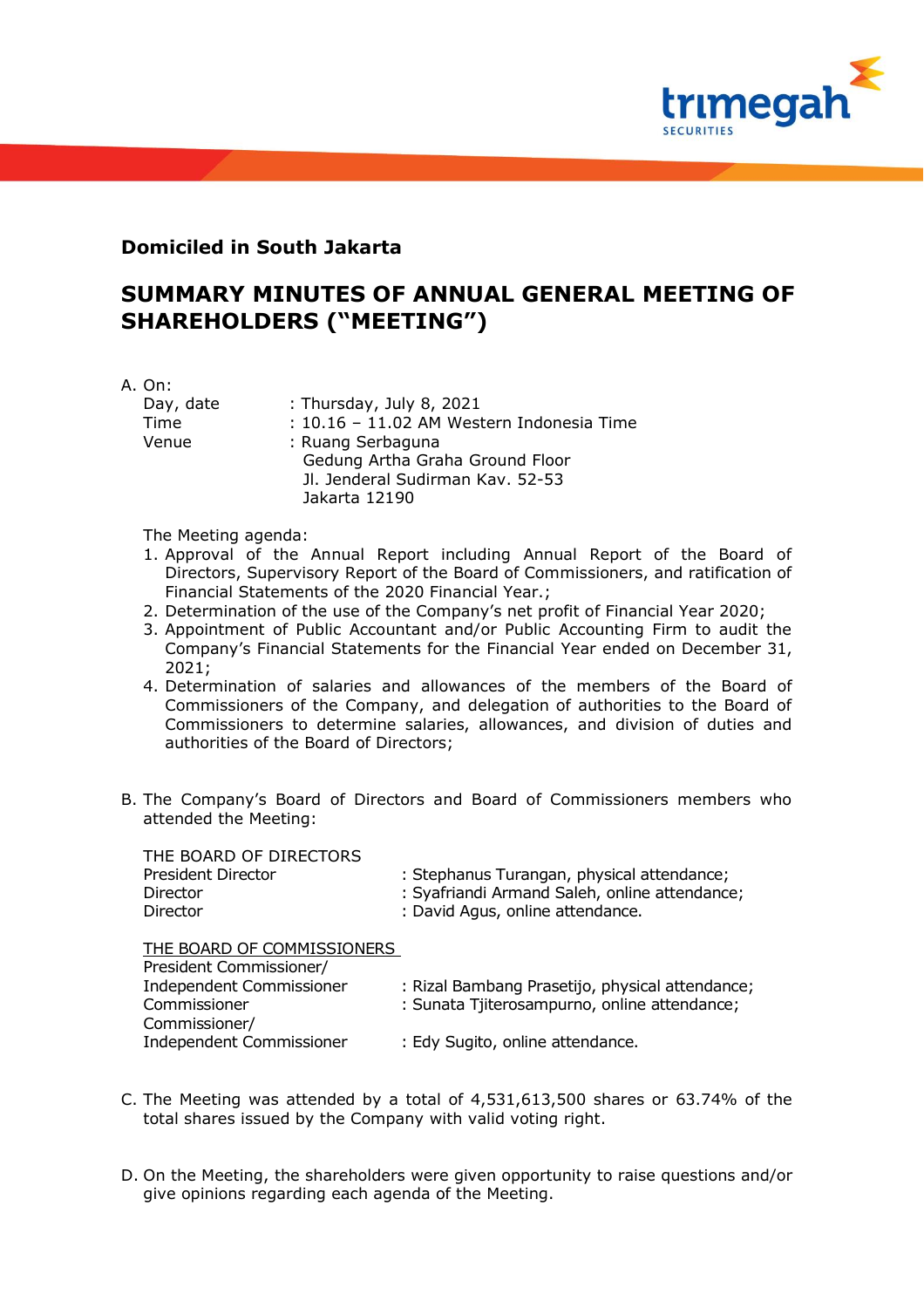

| E. Agenda I | : no question asked |
|-------------|---------------------|
| Agenda II   | : no question asked |
| Agenda III  | : no question asked |
| Agenda IV   | : no question asked |

- F. The decision making mechanism at the Meeting were as follows: Meeting decisions are made by consensus. If the consensus is not reached, then a is conducted.
- G. The Main Resolutions of the Meeting are as follows: First Agenda:

| Approve             | Abstain | Reject    |
|---------------------|---------|-----------|
| 4,531,613,400 votes |         | 100 votes |

Resolutions of the first agenda:

- 1. Well accepted and approved the Company's Annual Report for the financial year ended on December 31, 2020 including the annual report of the Board of Directors, and the supervisory report of the Board of Commissioners for the year 2020; and
- 2. Well accepted, approved, and ratified the Company's Financial Statements and balance sheet and profit/loss statement for the financial year ended on December 31, 2020 audited by Public Accounting Firm Purwantono, Sungkoro & Suria, according to the report Number: 01024/2.1032/AU.1/09/1681-1/1/IV/2021dated April 31, 2021 with a "Fair in All Material Respects" opinion, thus acquitting the members of the Board of Directors and the Board of Commissioners of the Company of responsibilities and liabilities (acquit et de charge) for the management and supervision actions carried out in the 2020 financial year, as long as their actions were stated in the annual report financial year 2020, and were not considered act of embezzlement, fraud and other criminal acts.

Second Agenda:

| Approve             | Abstain | Reject    |
|---------------------|---------|-----------|
| 4,531,613,400 votes |         | 100 votes |

Resolutions of the second agenda:

Approved the determination of the use of the Company's net profit for the 2020 financial year amounting to Rp28,284,893,261,- (twenty eight billion two hundred eighty four million eight hundred and ninety three thousand two hundred sixty one rupiah), for:

- 1. Rp1,000,000,000 (one billion Rupiah) for "Reserves" as referred to Article 70 paragraph 1 the Company Law; and
- 2. The remaining will be used as retained earnings to strengthen the Company's capital structure.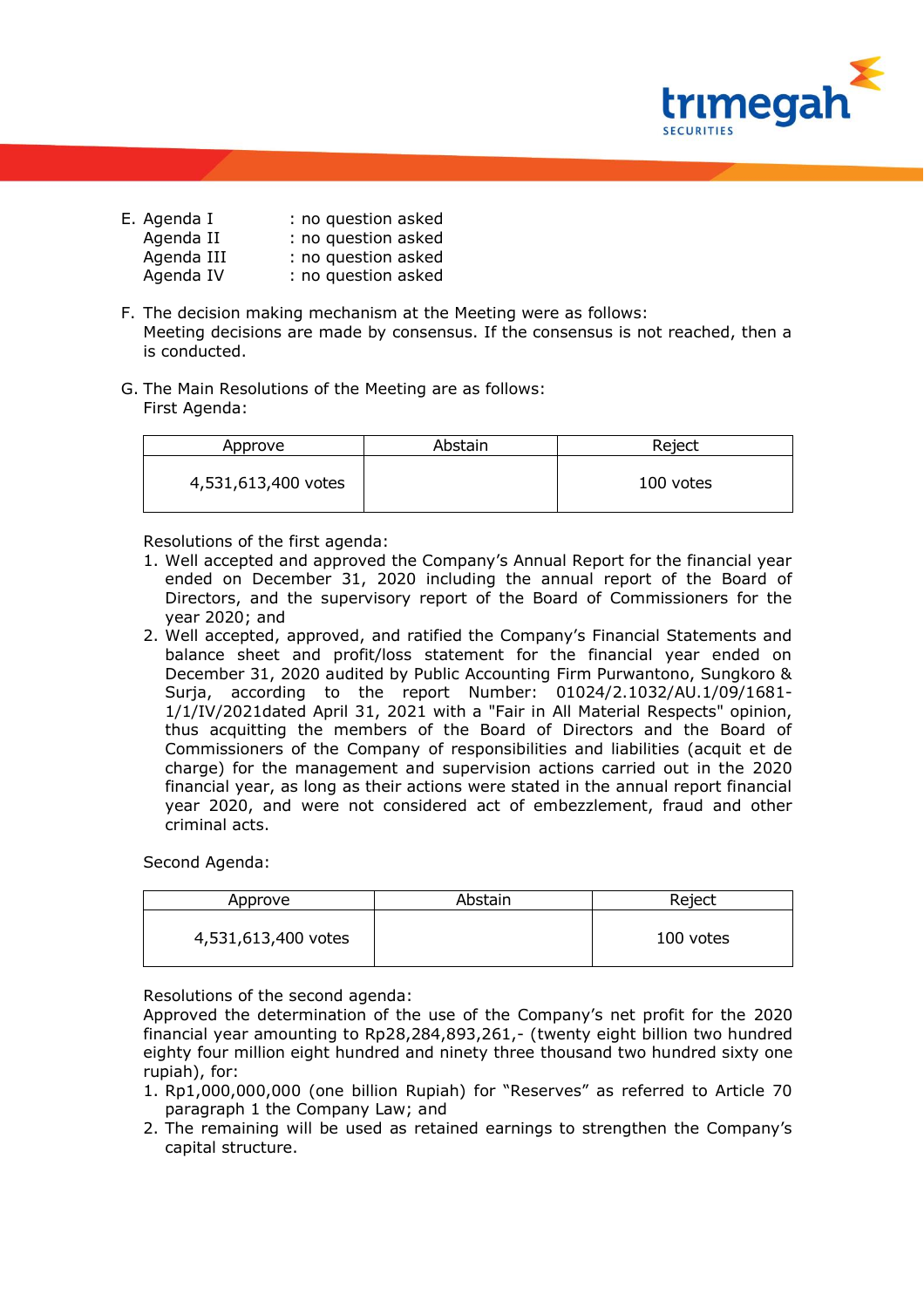

Third Agenda:

| Approve             | Abstain | Reject    |
|---------------------|---------|-----------|
| 4,531,613,400 votes |         | 100 votes |

Resolutions of the third agenda:

1. Approved to delegate the authority to appoint a Public Accountant and Public Accounting Firm that will audit the Company's Financial Statements for the 2021 financial year to the Board of Commissioners while still consider the recommendations of the Audit Committee regarding the selection of Public Accountants and Public Accounting Firms.

This delegation was taken considering that until the holding of this Meeting, the selection process for a Public Accountant and/or a Public Accounting Firm was still being conducted.

The selection process for the Company's Public Accountant and/or Public Accounting Firm will be based on the following criteria:

- Registered in the Financial Services Authority;
- Have competence and experience in providing audit services for financial statements of public companies engaged in the capital market or securities companies, and understand the complexity of the Company's business;
- Independent of the Company's group.
- 2. Grant power and authority to the Board of Commissioners of the Company to determine the honorarium for the Public Accountant and/or The Public Accounting Firm and other requirements, in connection with the appointment of the Public Accountant and Public Accounting Firm by considering the recommendations of the Audit Committee.
- 3. In the event that the appointed Public Accountant and Public Accounting Firm for some reason cannot carry out their duties, authorize the Board of Commissioners to appoint the other Public Accountant and Public Accounting Firm that has competence and experience in the Company's business and registered in the Financial Services Authority ("OJK").

Fourth Agenda:

| Approve             | Abstain | Reject    |
|---------------------|---------|-----------|
| 4,531,613,400 votes | -       | 100 votes |

Resolutions of the third agenda:

- 1. Approved to authorize the Board of Commissioners to determine the amount of honorarium for the Company's Board of Commissioners for the 2021 financial year with a maximum increase of 10% (ten percent) of the honorarium given by the Company to the Board of Commissioners in the previous financial year, and the distribution is determined by the Company's Board of Commissioners through the Board of Commissioners Meeting and authorizes the Board of Commissioners to allocate the honorarium for each Board of Commissioners from the total amount;
- 2. Approved to delegate authority to the Board of Commissioners in determining